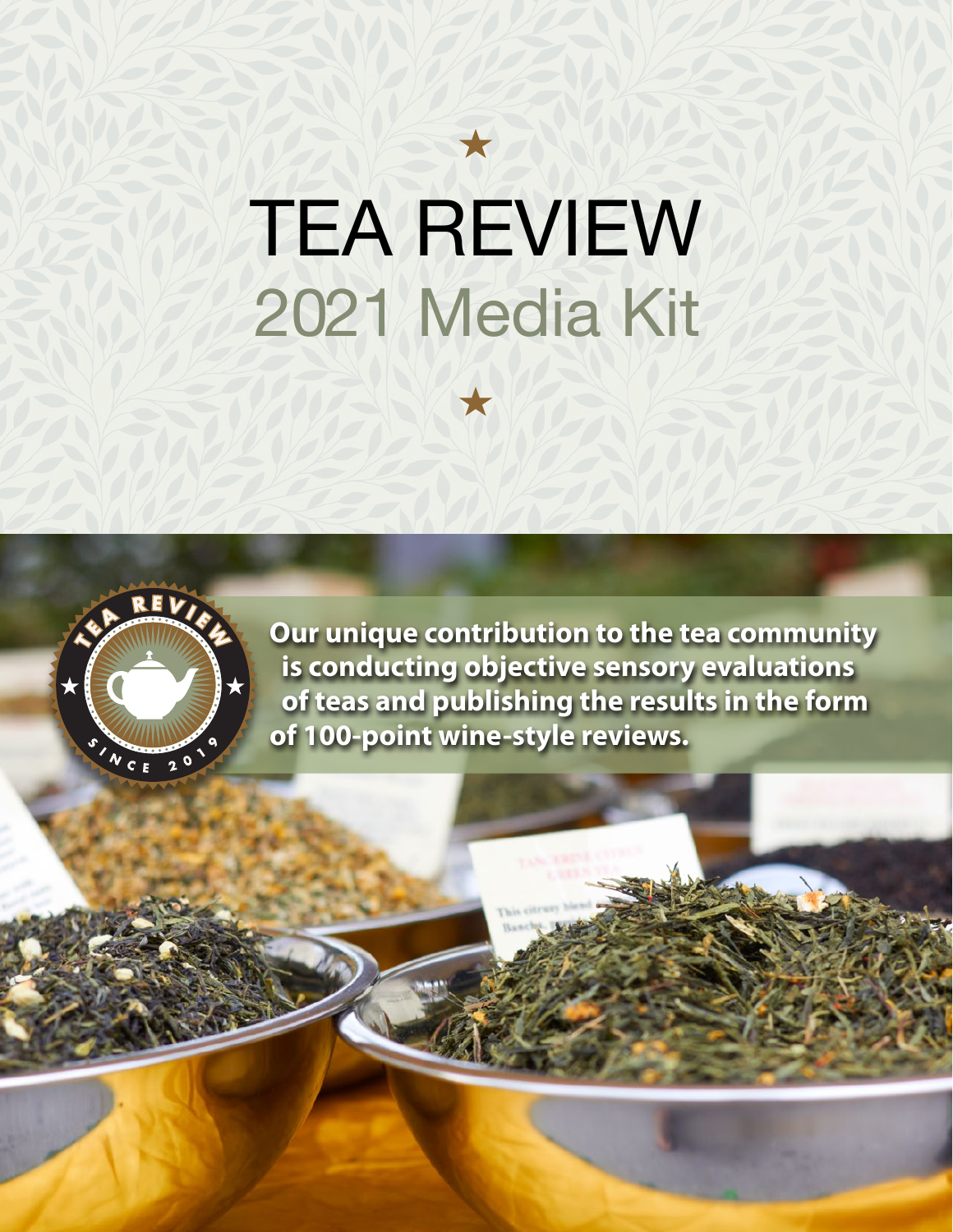## About Tea Review

*Tea Review* is the long overdue offshoot of *Coffee Review*, which in 1997, launched an online publication featuring the first-ever 100-point wine-style coffee reviews. Over the years, *Co ee Review*, often referred to as "the Wine Spectator of the specialty coffee industry," has become one of the world's most respected, widely read, and influential coffee publications, with as many as one million unique visitors per year.

In 2019, *Coffee Review* co-founder Ron Walters launched *Tea Review* to bring 100-point wine-style tea reviews to the specialty tea market. *Tea Review* has assembled an impressive Tea Advisory Board and Tea Tasting Panel to guide the development of a highly credible 100-point tea rating system that will be popular with tea lovers as well as advance the broader goals of the specialty tea industry as a whole.

We believe *Tea Review*'s unique contribution to the tea community is to conduct objective, expert sensory evaluations of teas and report those results in the form of 100-point reviews. Our mission is help consumers identify and purchase superior quality teas, thereby increasing demand and prices, and ultimately rewarding farmers and tea companies that invest their time, passion, and capital in producing high quality teas.

After a brief hiatus in 2020 due to the COVID-19 pandemic, Tea Review has resumed group cuppings to establish a transparent and credible 100-point system for rating teas. You can expect *Tea Review* top begin publishing standalone tea reviews in the spring of 2021. The first tea tasting reports with 100-point reviews should be available by the summer of 2021.

If you have ideas, comments, suggestions, or wish to support *Tea Review* as a sponsor, advertiser, or collaborator, please email Ron Walters at **ron@teareview.com**.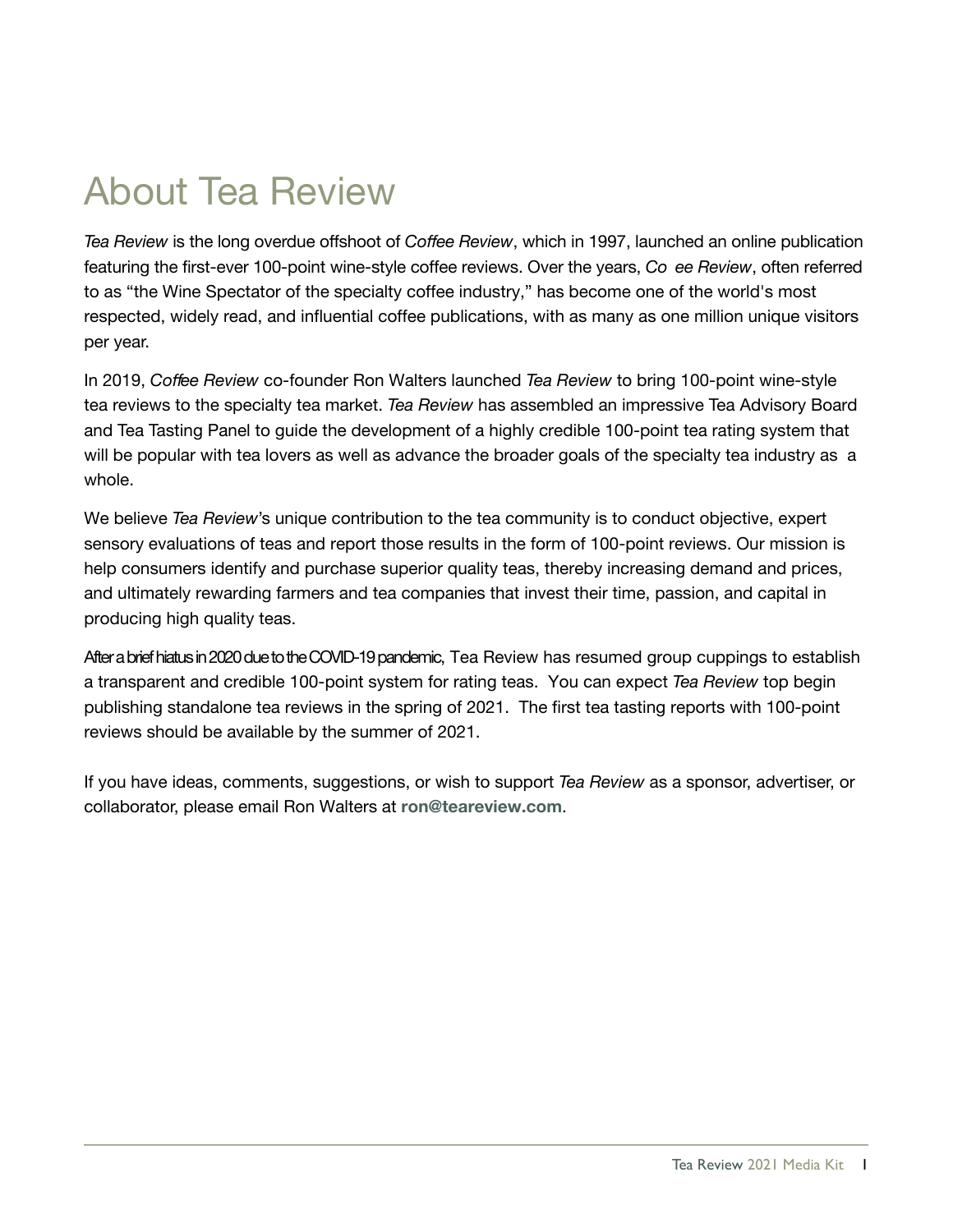## Advertising Options

*Tea Review* is an offshoot of the highly popular *Coffee Review*, which, in 1997, launched the first-ever 100-point wine-style coffee reviews. Now, in 2021, *Tea Review* introduces 100-point tea reviews to help tea lovers identify and purchase superior quality teas.

*Tea Review* sponsors and advertisers will support the introduction and advancement of 100-point tea reviews and, at the same time, share their message with a rapidly growing audience of tea lovers, industry professionals, and early adopters.

#### **Banner Ad Positions**

Please refer to the yellow boxes on the image to the right for available advertising banner positions. Banner ad types, positions, and rates are described in more detail on the next page.